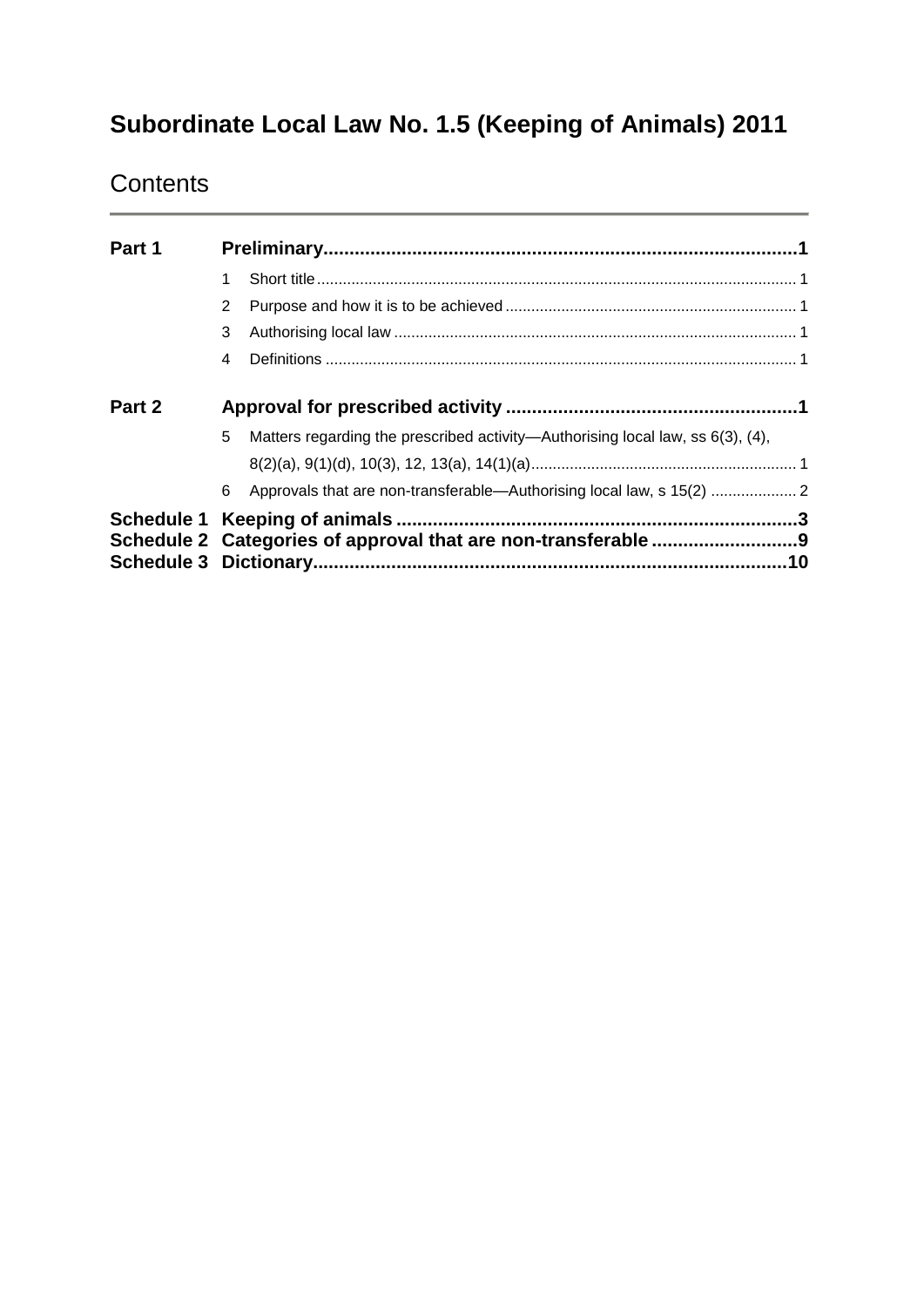# <span id="page-1-0"></span>**Part 1 Preliminary**

#### <span id="page-1-1"></span>**1 Short title**

This subordinate local law may be cited as *Subordinate Local Law No. 1.5 (Keeping of Animals) 2011*.

#### <span id="page-1-2"></span>**2 Purpose and how it is to be achieved**

- (1) The purpose of this subordinate local law is to supplement *Local Law No. 1 (Administration) 2011* which provides for a legal and procedural framework for the administration, implementation and enforcement of the local government's local laws, subordinate local laws and other regulatory powers, and for miscellaneous administrative matters.
- (2) The purpose is to be achieved by providing for—
	- (a) various matters regarding the granting of approvals for prescribed activities; and
	- (b) further specification of the definitions relevant to various prescribed activities.
- (3) In particular, the purpose of this subordinate local law is to supplement the legal and procedural framework for the prescribed activity named in schedule 1, section 1.

### <span id="page-1-3"></span>**3 Authorising local law**

The making of the provisions in this subordinate local law is authorised by *Local Law No. 1 (Administration) 2011 (*the *authorising local law*).

### <span id="page-1-4"></span>**4 Definitions**

- (1) Particular words used in this subordinate local law have the same meaning as provided for in the authorising local law.
- (2) The dictionary in schedule 3 defines particular words used in this subordinate local law.

# <span id="page-1-5"></span>**Part 2 Approval for prescribed activity**

### <span id="page-1-6"></span>**5 Matters regarding the prescribed activity—Authorising local law, ss 6(3), (4), 8(2)(a), 9(1)(d), 10(3), 12, 13(a), 14(1)(a)**

- (1) Schedule 1—
	- (a) names a prescribed activity in section 1; and
	- (b) prescribes the matters specified in this section for the prescribed activity.
- (2) For section 6(3) of the authorising local law, it is declared that section 6(2) of the authorising local law does not apply to the particular activities stated in section 2 of schedule 1.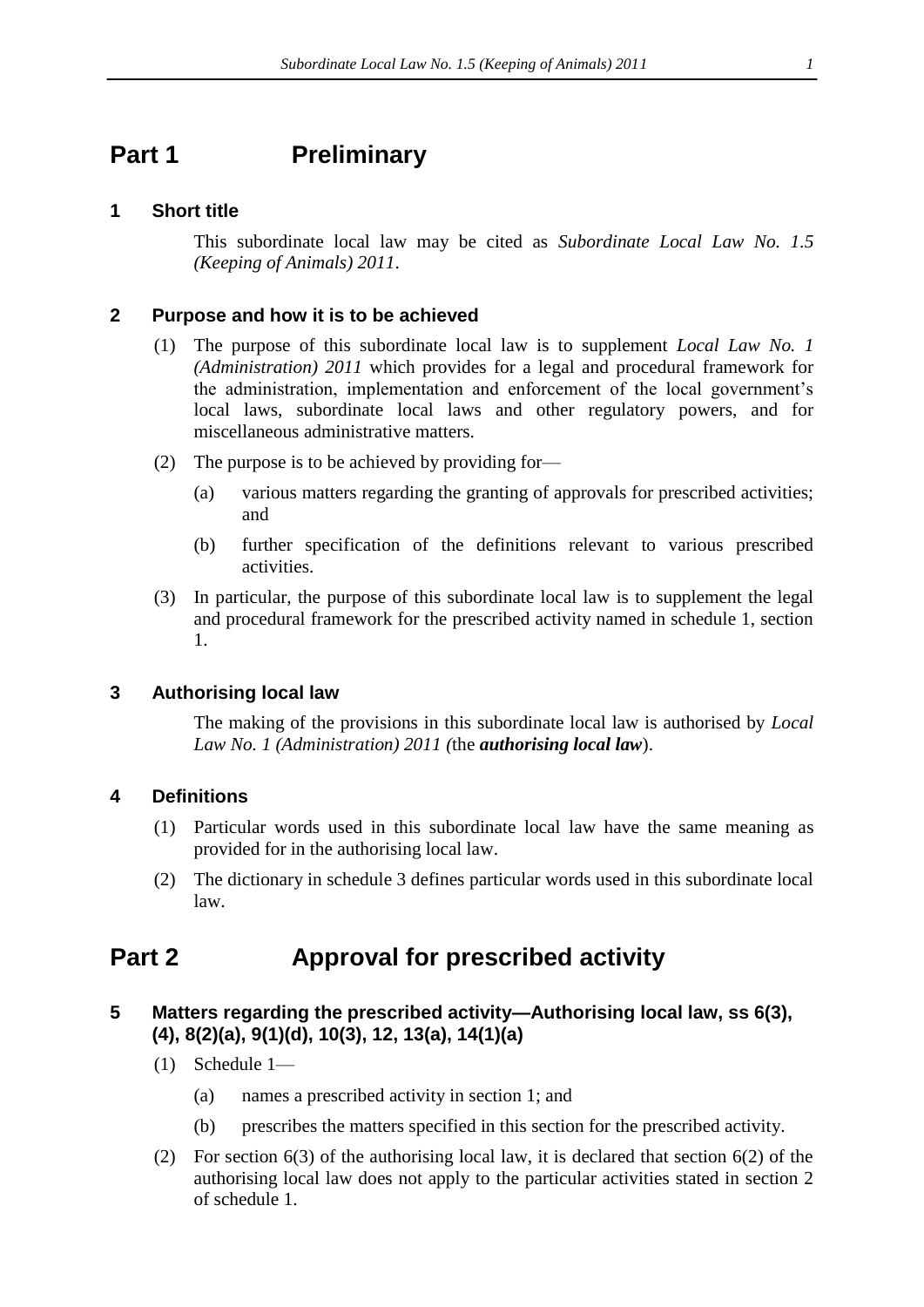- (3) For section 6(4) of the authorising local law, it is declared that the prescribed activity named in section 1 of schedule 1 is a category 1 activity.
- (4) For section 8(2)(a) of the authorising local law, the documents and materials that must accompany an application for approval for the prescribed activity are stated in section 3 of schedule 1.
- (5) For section  $9(1)(d)$  of the authorising local law, the local government may only grant an approval for the prescribed activity if it is satisfied the proposed operation and management of the activity would be consistent with the additional criteria prescribed in section 4 of schedule 1.
- (6) For section 10(3) of the authorising local law, the conditions that must be imposed on an approval for the prescribed activity are stated in section 5 of schedule 1.
- (7) For section 10(3) of the authorising local law, the conditions that will ordinarily be imposed on an approval for the prescribed activity are stated in section 6 of schedule 1.
- (8) For section 13(a) of the authorising local law, the term of an approval for the prescribed activity is provided for in section 7 of schedule 1.
- (9) For section  $14(1)(a)$  of the authorising local law, the further term for renewal or extension of an approval for the prescribed activity is provided for in section 8 of schedule 1.
- (10) For section 12 of the authorising local law, in Table 1 of schedule 1—
	- (a) column 1 lists the application requirements for which the local government may accept as evidence the certificate of a third party certifier; and
	- (b) column 2 lists the individuals or organisations that are declared to be third party certifiers for the corresponding application requirement in column 1; and
	- (c) column 3 lists the qualifications that are necessary for an individual or organisation to be a third party certifier for the corresponding application requirement in column 1.

#### <span id="page-2-0"></span>**6 Approvals that are non-transferable—Authorising local law, s 15(2)**

For section 15(2) of the authorising local law, it is declared that the categories of approval listed in schedule 2 are non-transferable.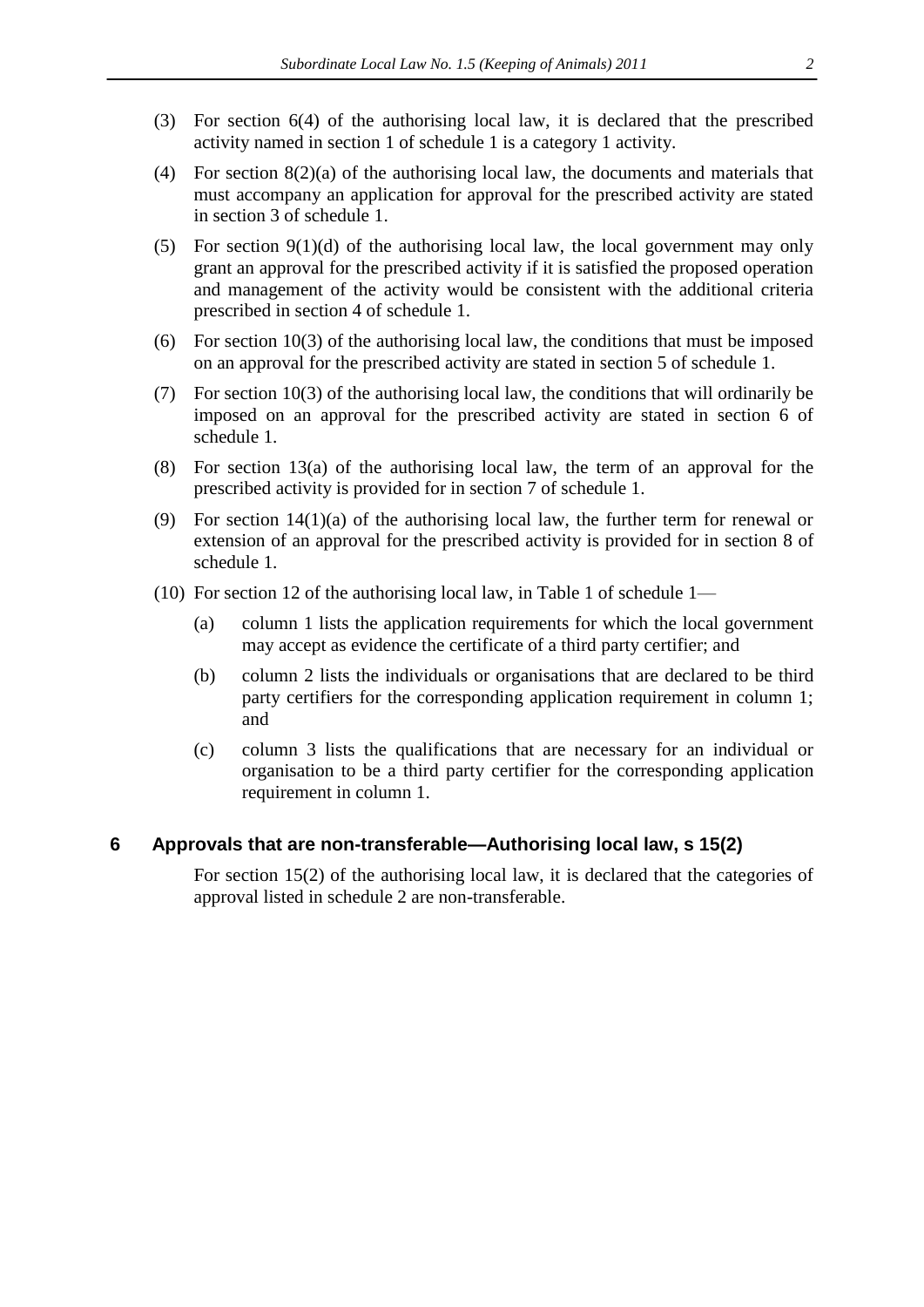# <span id="page-3-0"></span>**Schedule 1 Keeping of animals**

Section [5](#page-1-6)

# **1. Prescribed activity**

Keeping of animals.

# **2. Activities that do not require an approval under the authorising local law**

The keeping of animals at an animal entertainment park or an animal sanctuary.

# **3. Documents and materials that must accompany an application for an approval**

- (1) An application detailing—
	- (a) the species, breed, age and gender of each animal for which the approval is sought; and
	- (b) the number of animals to be kept; and
	- (c) the nature of the premises at which the animal or animals are to be kept; and
	- (d) the area, or the part of the area, in which the animal or animals are to be kept; and
	- (e) the materials out of which any enclosure in which the animal or animals to be kept is (or is to be) constructed and any other details of the enclosure; and
	- (f) the location of the enclosure on the premises; and
	- (g) the name of each person who is to occupy any residence located on the premises on which the animal or animals are to be kept.
- (2) Proof that the applicant currently holds any development approval relating to the prescribed activity that is required under the *Sustainable Planning Act 2009*.
- (3) If the applicant is not the owner of the premises on which the animal or animals are to be kept — the written permission of the owner of the premises to the keeping of the animal or animals on the premises.
- (4) Where the animal or animals are to be kept on multi-residential premises and the keeper of the animal or animals is entitled to make use of an area used in common with others (a *common area*) for the purpose of keeping the animal or animals — the written permission of the person or body which manages or controls the common area to use the common area for the purpose of keeping the animal or animals.
- (5) If an animal the subject of the application is required to be registered under the Animal Management Act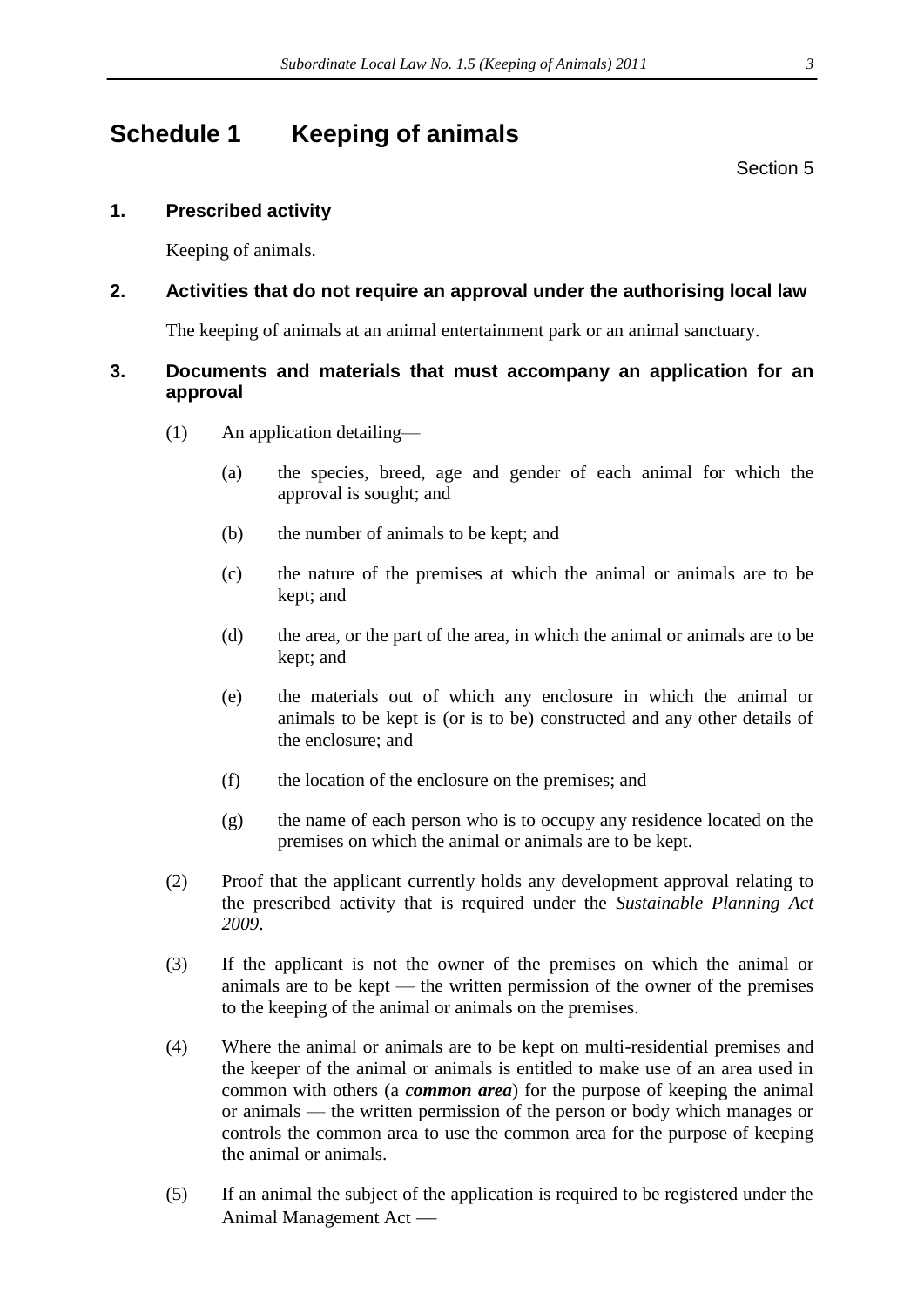- (a) evidence that the animal is currently registered with the local government; or
- (b) evidence that
	- (i) the owner of the animal has given to the local government a registration form for the animal that complies with section 47 of the Animal Management Act; and
	- (ii) the registration form was accompanied by the registration fee for the animal.
- (6) A drawing showing the design and dimensions of any enclosure in which the animal or animals are to be kept.
- $(7)$  If the application is for an excess dogs approval—an explanation of the facts and circumstances relevant to each dog which is to be kept on the premises identified in the application, including an explanation of why an approval is being sought in respect of the keeping of each dog on the premises.

### **4. Additional criteria for the granting of an approval**

- (1) Whether the premises on which the animal or animals are to be kept is appropriately sized so that the animal or animals can be effectively and comfortably kept on the premises.
- (2) Whether a residence exists on the premises.
- (3) Whether a proper enclosure is maintained on the premises in accordance with the requirements of *Local Law No. 2 (Animal Management) 2011*.
- (4) Whether the applicant for the approval or some other suitable person to supervise the animal or animals will be resident on the premises on which the animal or animals are to be kept.
- (5) Whether the animal or animals will be properly supervised.
- (6) If the application relates to the keeping of dogs or cats—
	- (a) whether the animals identified in the application are registered with the local government; or
	- (b) whether—
		- (i) the owner of the animal or animals has given to the local government a registration form for each animal that complies with section 47 of the Animal Management Act; and
		- (ii) each registration form was accompanied by the registration fee for the animal.
- (7) If section 14 of the Animal Management Act applies to the applicant for the approval — whether the applicant has complied with the requirements of the section.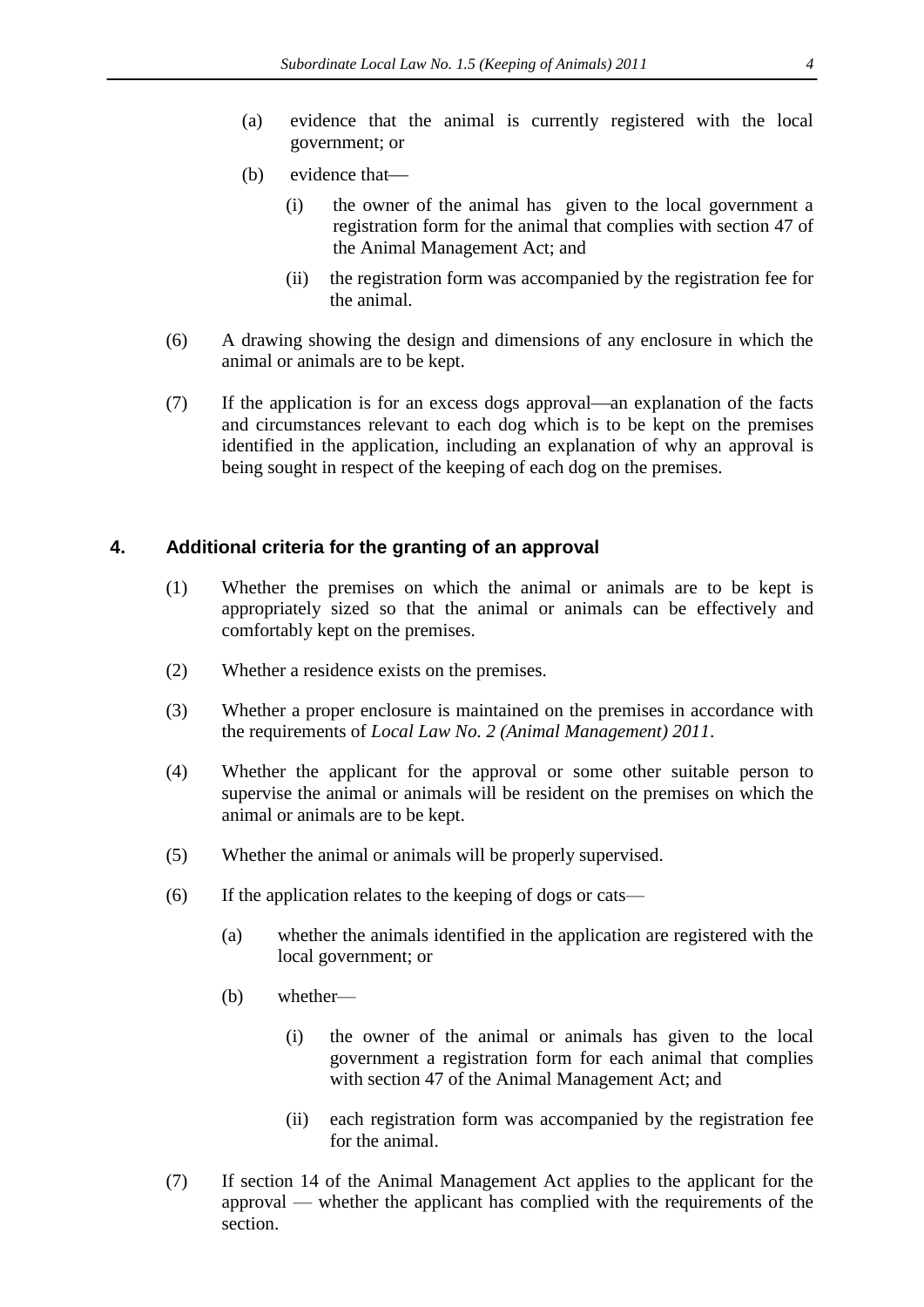- (8) Whether the applicant is a suitable person to hold the approval.
- (9) Whether the grant of the approval for the prescribed activity on the premises is likely to —
	- (a) cause nuisance, inconvenience or annoyance to occupiers of adjoining land; or
	- (b) affect the amenity of the surrounding area; or
	- (c) have a deleterious effect on the local environment or cause pollution or other environmental damage.
- (10) If the application relates to the keeping of cats
	- (a) whether the cats have been desexed; and
	- (b) whether the cats have been fitted with an approved microchip.
- (11) If the application relates to the keeping of an animal or animals on multiresidential premises —
	- (a) whether the applicant is entitled to make use of a common area; and
	- (b) whether the applicant has exclusive possession and control of the whole or a part of the common area for the purpose of keeping the animal or animals; and
	- (c) whether the applicant has the written permission of the person or body which manages or controls the common area to use the common area, or a part of the common area, for the purpose of keeping the animal or animals.
- (12) Where the animal or animals are to be kept on premises other than multiresidential premises and the applicant is not the owner of the premises whether the applicant has the written permission of the owner of the premises to keep the animal or animals on the premises.
- (13) Whether the applicant has been refused a similar type of approval by the local government or another local government.
- (14) If the application relates to the grant of an excess dogs approval—
	- (a) whether each dog which is to be kept on the premises identified in the application is implanted with a prescribed permanent identification device in accordance with section 14 of the Animal Management Act; and
	- (b) whether the geographical features and size of the premises identified in the application on which the dogs are to be kept are appropriate so that the dogs can be effectively and comfortably kept on the premises; and

*Example* —

It may not be appropriate to have more than two 60kg dogs on premises with an area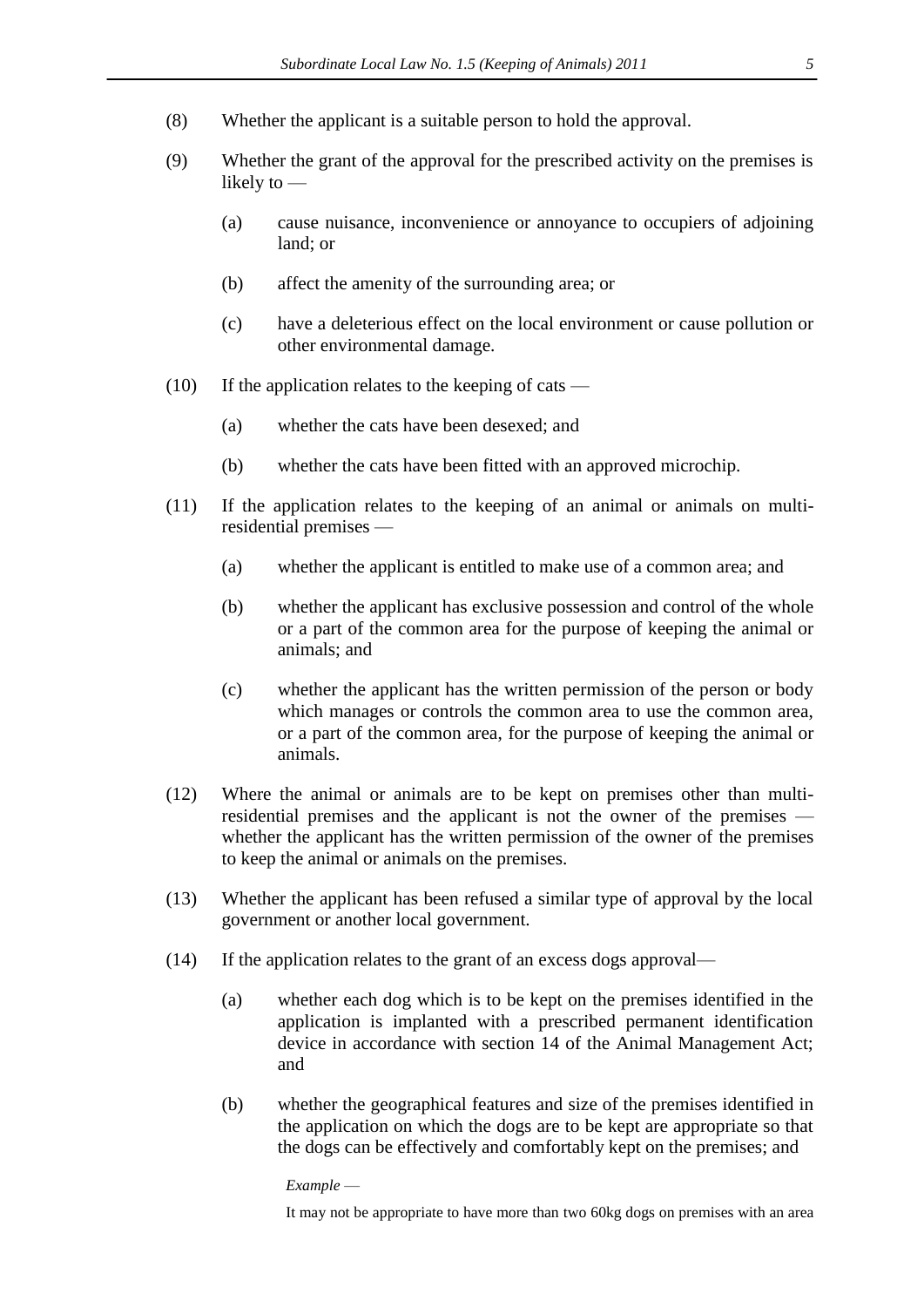of  $500m^2$ .

(c) whether grounds which are consistent with the purpose of the authorising local law exist for granting the approval; and

*Example* —

Grounds for the grant of an approval exist if*—*

- (a) 2 dogs are registered with the local government as kept by a person (the *first person*) on the premises; and
- (b) another person (the *second person*) is the keeper of another dog (the *third dog*); and
- (c) the second person is, due to the occurrence of an event (the *intervening event*) which is beyond the reasonable control of the second person unable to keep the dog, for example, the second person moves residence to an aged care facility and the second person is not permitted to keep the third dog at the aged care facility; and
- (d) the first person, as a result of, or after the occurrence of, the intervening event, wishes to keep the third dog on the premises.
- (d) whether a proper enclosure (with self closing gates) is maintained on the premises in accordance with the requirements of *Local Law No. 2 (Animal Management) 2011*; and
- (e) whether the grant of the approval is likely to—
	- (i) cause nuisance, inconvenience or annoyance to occupiers of adjoining land; or
	- (ii) affect the amenity of the surrounding area; or
	- (iii) have a deleterious effect on the local environment or cause pollution or other environmental damage; and
- (f) whether the applicant is a suitable person to hold the approval.

*Example 1* —

The applicant may not be a suitable person to hold the approval if the applicant has failed to comply with a compliance notice about a contravention of section 8 (Minimum standards for keeping animals), section 12 (Control of animals in public places) or section 14 (Duty to provide proper enclosure and prevent animal from wandering) of *Local Law No. 2 (Animal Management) 2011*.

*Example 2 —*

The applicant may not be a suitable person to hold the approval if the applicant is in contravention of a prohibition under section 5 (Prohibition on keeping animals in prescribed circumstances) of *Local Law No. 2 (Animal Management) 2011* and has neglected or refused to take action to remedy the contravention.

#### **5. Conditions that must be imposed on an approval**

No conditions prescribed.

#### **6. Conditions that will ordinarily be imposed on an approval**

(1) The conditions that will ordinarily be imposed on an excess dogs approval to keep dogs on premises are —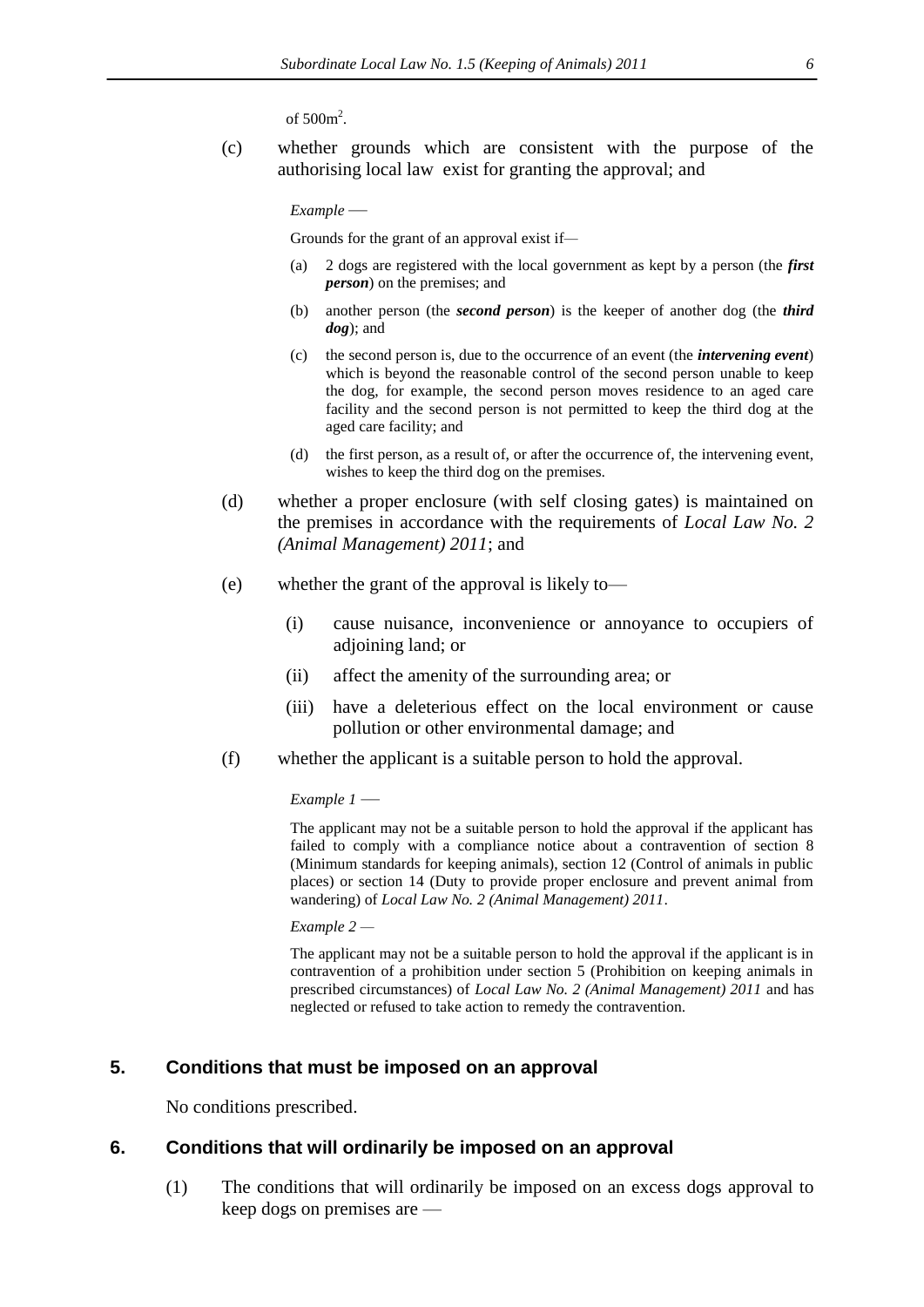- (a) a condition requiring that the approval holder take all reasonable steps to prevent each and every dog kept on the premises from making a noise or disturbance that causes a nuisance or disturbance to the occupiers of other premises; and
- (b) a condition requiring that the approval holder ensure that any enclosure in which any dog is kept on the premises is properly drained and that run-off is kept off adjoining premises; and
- (c) a condition requiring that the approval holder ensure that excreta, food scraps and other material that is, or is likely to become, offensive is collected daily and, if not immediately disposed of, is kept in a waste container of a kind approved by an authorised person; and
- (d) a condition requiring that the approval holder ensure that any enclosure in which any dog is kept on the premises is maintained in
	- (i) a clean and sanitary condition and disinfected regularly; and
	- (ii) an aesthetically acceptable condition; and
- (e) if the approval authorises the keeping of
	- $(i)$  3 dogs on the premises—a condition limiting the approval to the 3 dogs identified in the approval; or
	- (ii)  $\frac{4 \text{ dogs on the premises}}{4 \text{ domains}}$  condition limiting the approval to the 4 dogs identified in the approval; or
	- (iii) 2 dogs on multi-residential premises a condition limiting the approval to the 2 dogs identified in the approval; and
- (f) a condition requiring that a proper enclosure is maintained on the premises in accordance with the requirements of *Local Law No. 2 (Animal Management) 2011*; and
- (g) a condition requiring that each and every dog kept on the premises identified in the approval is
	- (i) implanted with a prescribed permanent identification device in accordance with section 14 of the Animal Management Act; and
	- (ii) registered with the local government.
- (2) The conditions that will ordinarily be imposed on an approval to keep cats on premises are—
	- (a) a condition requiring that each cat be fitted with an approved microchip; and
	- (b) a condition limiting the approval to the cats identified in the approval; and
	- (c) a condition requiring the approval holder to—
		- (i) desex each cat within 3 months of the issue of the approval if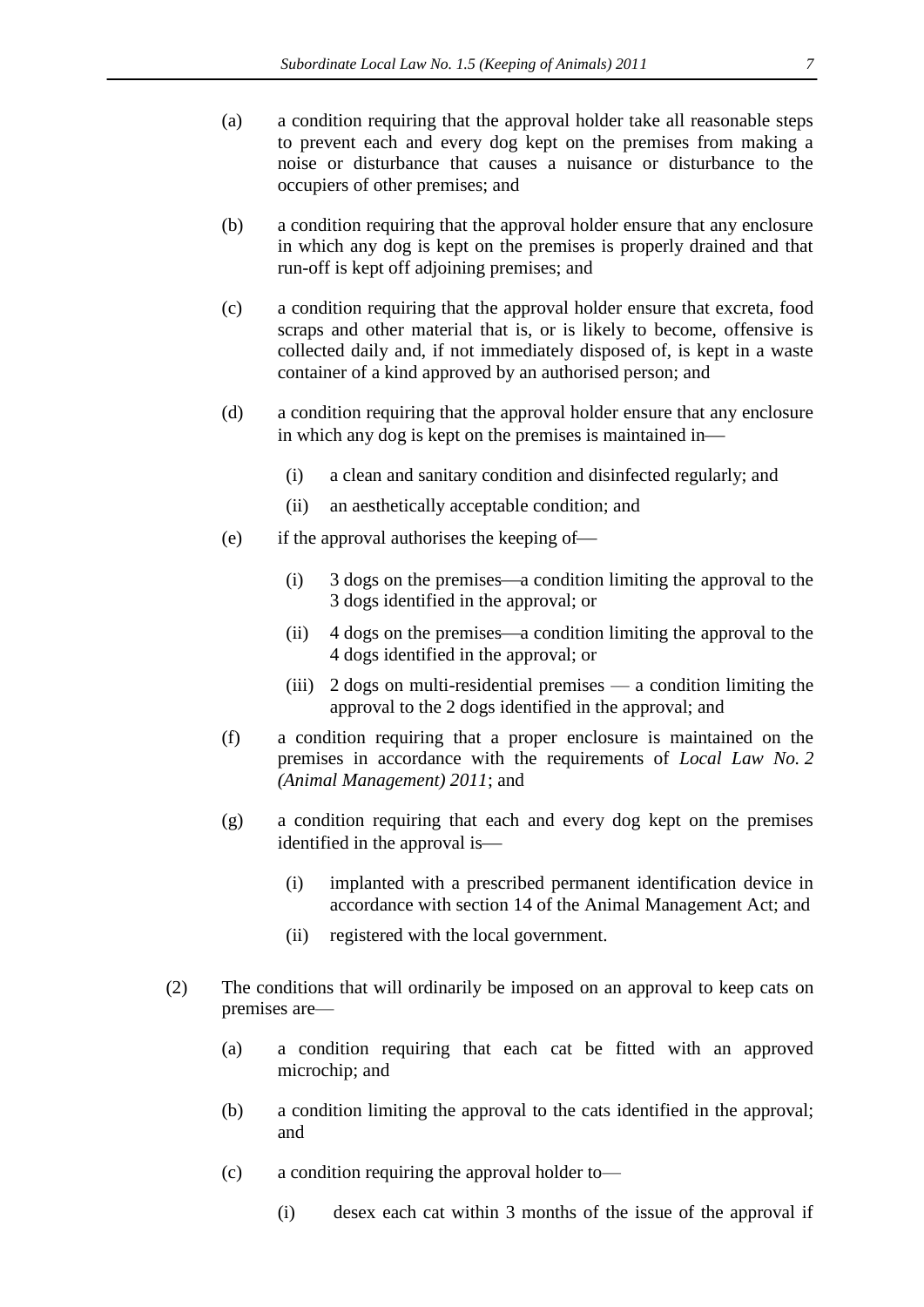the cat is aged 6 months or over; and

- (ii) otherwise, desex each cat within 3 months after the cat reaches 6 months of age; and
- (iii) produce to the local government evidence, by way of, for example, a statutory declaration, that the cat has been desexed.
- (3) The conditions that will ordinarily be imposed on an approval to keep an animal (other than a dog or a cat) are—
	- (a) if minimum standards for the keeping of the species or breed of the animal are prescribed in schedule 5 of *Subordinate Local Law No. 2 (Animal Management) 2011*—the animal must be kept in accordance with the minimum standards for the species or breed of animal prescribed in schedule 5 of *Subordinate Local Law No. 2 (Animal Management) 2011*; and
	- (b) if the approval relates to the keeping of 1 or more animals and the animal or animals are identified in the approval—a condition limiting the approval to the animal or animals identified in the approval.

## **7. Term of an approval**

- (1) The term of an approval must be determined by the local government having regard to the information submitted by the applicant.
- (2) The term of the approval must be specified in the approval.
- (3) An approval may be granted for a term of up to 1 year.

### **8. Term of renewal of an approval**

- (1) The term for which an approval may be renewed or extended must be determined by the local government having regard to the information submitted by the approval holder.
- (2) The term for which an approval may be renewed or extended must not exceed 1 year.
- (3) If the local government grants the application, the local government must specify in the written notice, the term of the renewal or extension.

#### **Table 1 – Third party certification**

| Column 1<br><b>Application requirement</b> | Column 2<br><b>Individuals or</b><br>organisations that are third<br>party certifiers | Column 3<br><b>Qualifications necessary to</b><br>be a third party certifier |
|--------------------------------------------|---------------------------------------------------------------------------------------|------------------------------------------------------------------------------|
| No application requirements                |                                                                                       |                                                                              |
| stated.                                    |                                                                                       |                                                                              |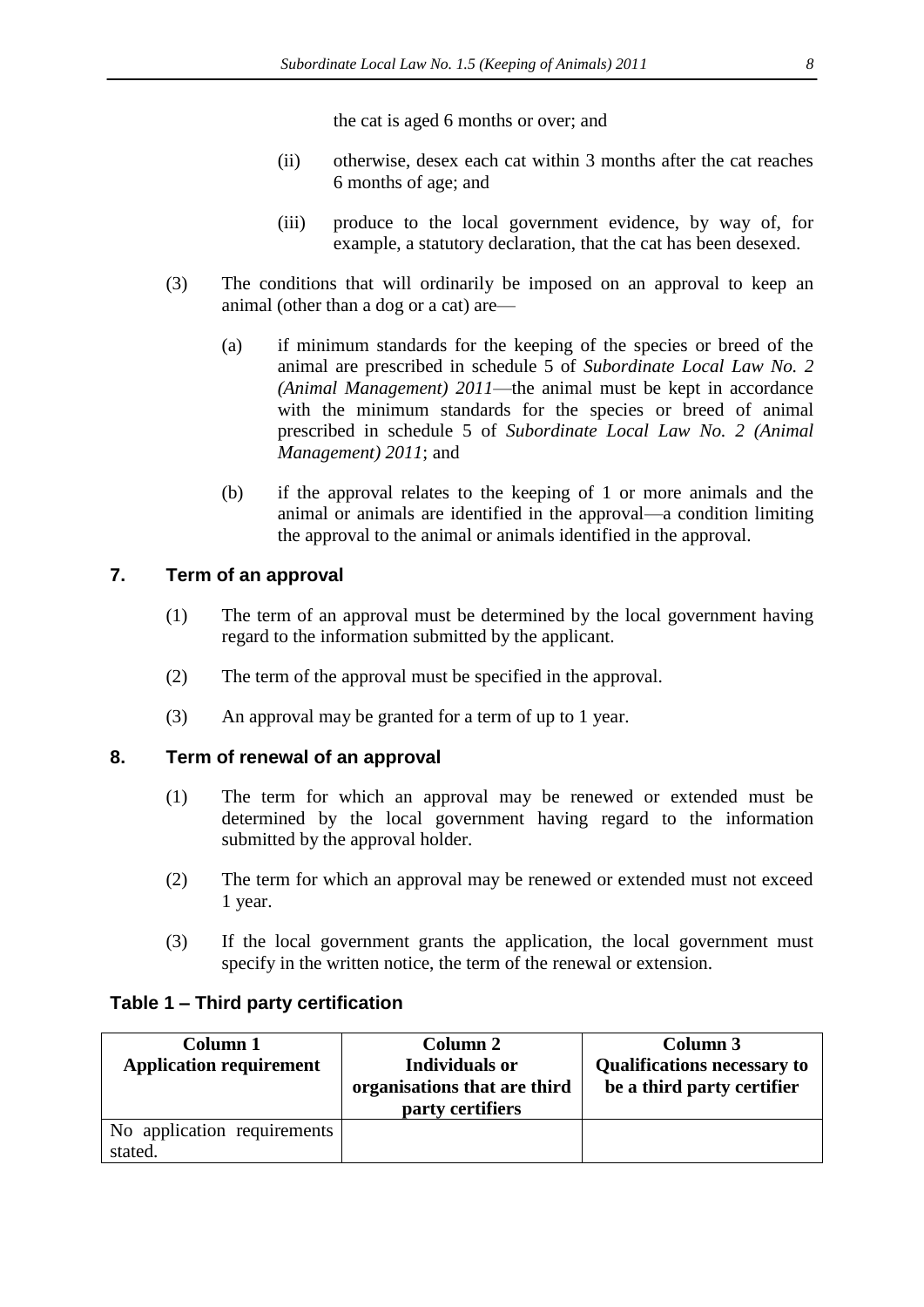# <span id="page-9-0"></span>**Schedule 2 Categories of approval that are nontransferable**

Section [6](#page-2-0)

Every approval for the prescribed activity named in schedule 1, section 1 is nontransferable.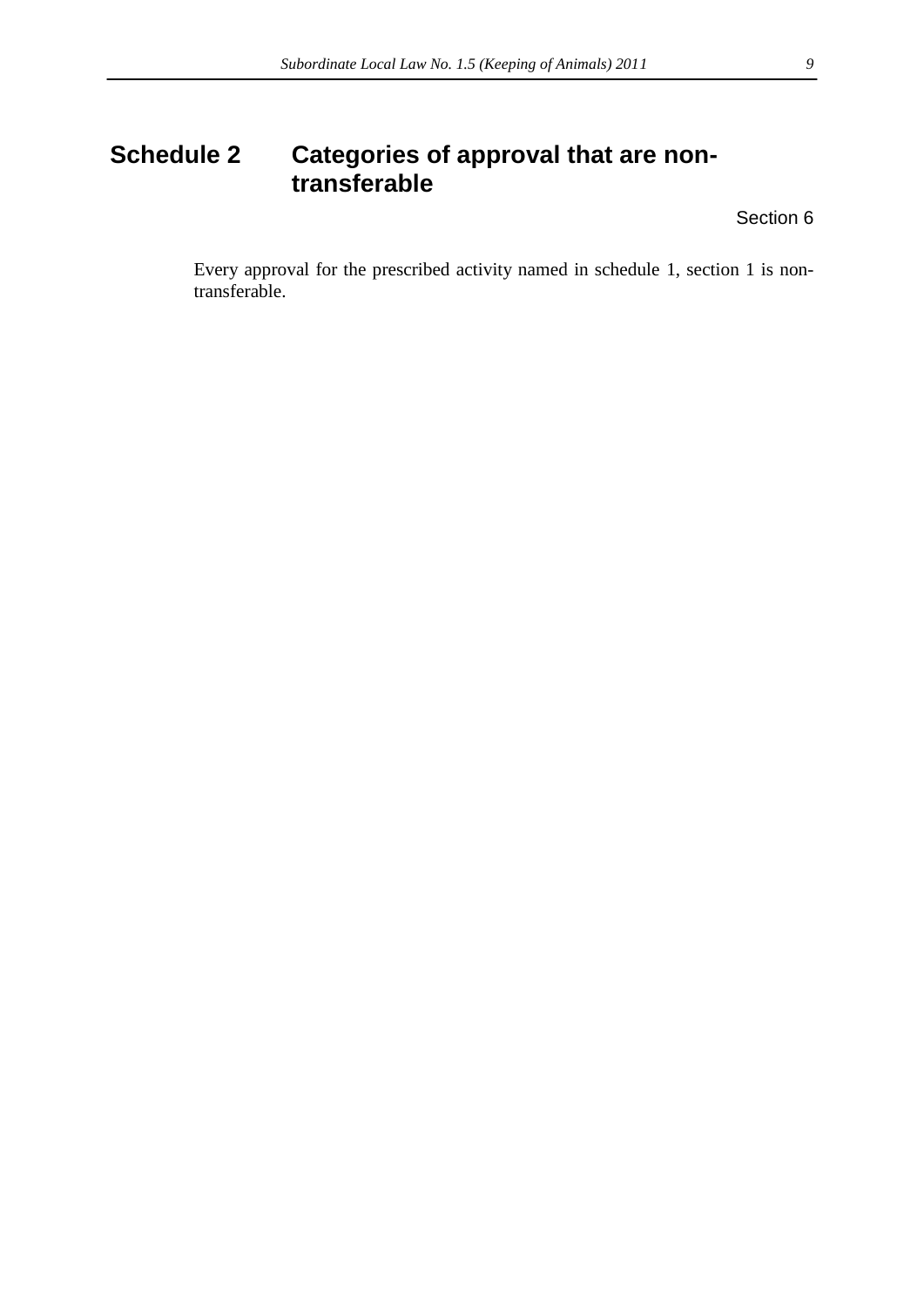# <span id="page-10-0"></span>**Schedule 3 Dictionary**

Section 4

*animal entertainment park* means a public place which includes, as part of its entertainment, the exhibiting of animals for the amusement or entertainment of the public.

*Animal Management Act* has the meaning given in *Subordinate Local Law No. 2 (Animal Management) 2011*.

*animal sanctuary* means a park, reserve or other place used for the preservation, protection or rehabilitation of animals.

*approved microchip* (for an animal)—

(a) means a microchip which—

- (i) is capable of being read by the local government's microchip reader; and
- (ii) bears and electronic code which permanently identifies the animal for identification purposes; and
- (b) includes a permanent identification device.

*common area* has the meaning given in schedule 1, section 3(4).

*development approval* has the meaning given in the *Sustainable Planning Act* 2009.

*excess dogs approval* has the meaning given in *Subordinate Local Law No. 2 (Animal Management) 2011.*

*multi-residential premises* has the meaning given in *Subordinate Local Law No. 2 (Animal Management) 2011*.

*owner* (of an animal) has the meaning given in *Local Law No. 2 (Animal Management) 2011*.

*owner* (of land) includes—

- (a) the registered proprietor of freehold land; and
- (b) the purchaser of land to be held as freehold land that is being purchased from the State under an Act; and
- (c) the holder of a leasehold interest from the State; and
- (d) the holder of a mining claim or a mining lease to which the *Mineral Resources Act 1989* applies; and
- (e) another person who is entitled to receive the rent for the land.

*owner* (of premises) means the person for time being entitled to receive the rent for the premises or who would be entitled to receive the rent for it if it were let to a tenant at a rent.

*permanent identification device* has the meaning given in the Animal Management Act.

*premises* has the meaning given in *Subordinate Local Law No. 2 (Animal Management) 2011*.

*proper enclosure* has the meaning given in *Local Law No. 2 (Animal Management) 2011*.

*public place* has the meaning given in *Local Law No. 1 (Administration) 2011*.

*registered* has the meaning given in the Animal Management Act.

*residence* has the meaning given in *Subordinate Local Law No. 2 (Animal Management) 2011*.